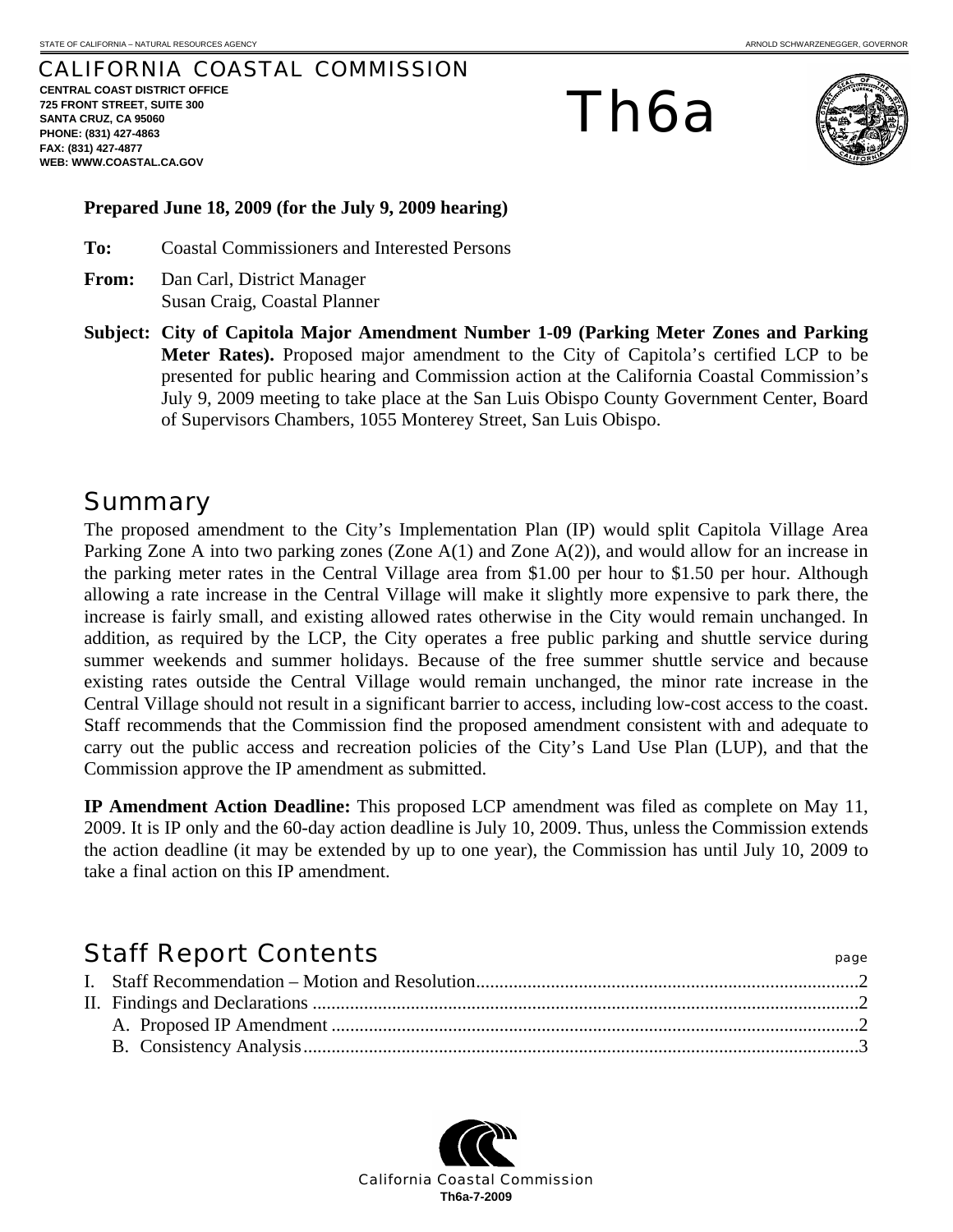#### City of Capitola LCP Amendment 1-09 Parking Meter Zones and Parking Meter Rates Page 2

C. California Environmental Quality Act (CEQA)..............................................................................5 III. Exhibits

Exhibit A: Proposed IP Text Changes Exhibit B: LCP Proposed Parking Meter Zone Maps

# I. Staff Recommendation – Motion and Resolution

Staff recommends that the Commission, after public hearing, approve the proposed amendment as submitted. The Commission needs to make one motion in order to act on this recommendation.

#### Approval of Implementation Plan Amendment as Submitted

Staff recommends a **NO** vote on the motion below. Failure of the motion will result in certification of the implementation plan amendment as submitted and the adoption of the following resolution and findings. The motion passes only by an affirmative vote of a majority of the appointed Commissioners.

**Motion.** I move that the Commission **reject** Major Amendment Number 1-09 to the City of Capitola Local Coastal Program Implementation Plan as submitted by the City of Capitola.

**Resolution to Certify the IP Amendment as Submitted.** The Commission hereby certifies Major Amendment Number 1-09 to the City of Capitola Local Coastal Program Implementation Plan as submitted by the City of Capitola and adopts the findings set forth below on the grounds that the amendment is consistent with and adequate to carry out the certified Land Use Plan. Certification of the Implementation Plan amendment complies with the California Environmental Quality Act because either 1) feasible mitigation measures and/or alternatives have been incorporated to substantially lessen any significant adverse effects of the plan on the environment, or 2) there are no further feasible alternatives or mitigation measures which could substantially lessen any significant adverse impact which the Implementation Plan Amendment may have on the environment.

# II. Findings and Declarations

The Commission finds and declares as follows:

# A. Proposed IP Amendment

The City of Capitola's IP contains standards for the two parking meter zones in the City: Zone A and Zone B. Zone A includes metered parking spaces located along both sides of certain streets in and surrounding the Central Village, as well as metered parking spaces along Cliff Drive in the City. Currently the parking meter rate in Zone A is \$1.00 per hour from 8:00 a.m. to 8:00 p.m., seven days a

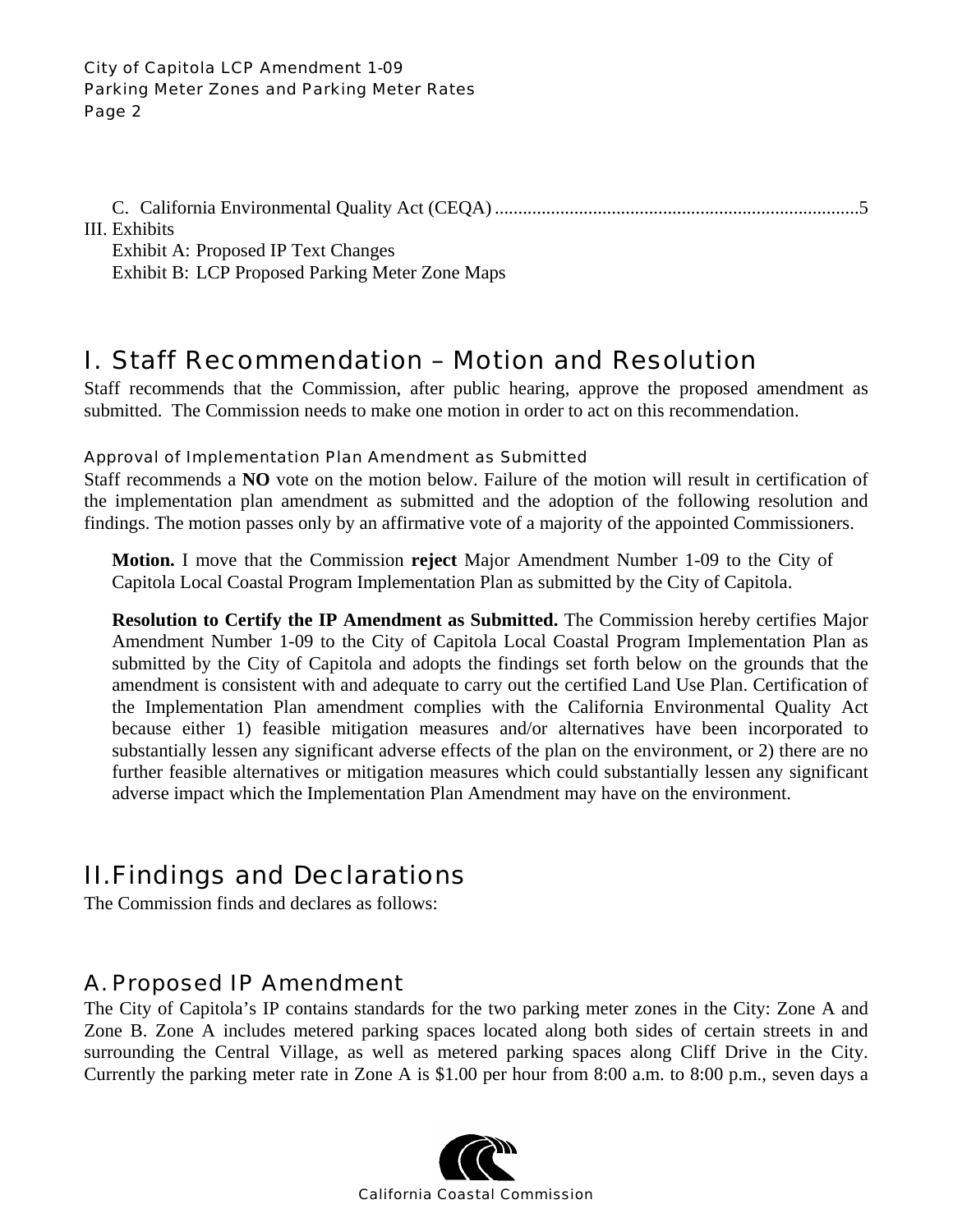week. Zone B exclusively applies to the City's Pacific Cove Parking Lot, which is located about 1/4 of a mile from the beach. Currently the parking meter rate in Zone B is \$0.50 per hour from 8:00 a.m. to 8:00 p.m., seven days a week.

The proposed IP amendment would split parking meter Zone A into two zones: Zone A(1) and Zone A(2). Zone A(1) would include all metered parking spaces located along both sides of certain streets in and surrounding the Central Village. Zone A(2) would include the metered spaces along Cliff Drive (located just outside the Central Village) exclusively. The proposed amendment would change the IP to allow for an increased parking meter rate in the Central Village area (proposed Zone A(1)) from \$1.00 per hour to \$1.50 per hour. The proposed amendment does not affect the parking meter rate along Cliff Drive (proposed Zone A(2)), which would remain at \$1.00 per hour. No changes to Zone B (Pacific Cove Parking Lot) IP standards are proposed.

Please see Exhibit A for the proposed IP changes and Exhibit B for parking meter zone location maps.

## B. Consistency Analysis

#### 1. Standard of Review

The proposed amendment affects the LCP's IP only. The standard of review for IP amendments is that they must be consistent with and adequate to carry out the policies of the certified LUP.

#### 2. Applicable LUP Policies

Selected applicable LUP policies include (in relevant part):

*LUP Policy II-2: It shall be the policy of the City of Capitola to maintain the existing shuttle bus system so that it serves as an alternative to automobile use and parking within the Village. Furthermore, the City shall continue to seek out and implement other parking alternatives that may become available in the future. The intensity of development within Capitola Village shall be limited to the availability of parking…* 

*LUP Policy II-4: Provide for a safe pedestrian and bicycle path and/or sidewalk on or along Cliff Drive, and provide improvements including landscaping, benches, etc., and parking turnout areas to facilitate both pedestrian and auto use.* 

*LUP Policy II-9: Provide adequate parking nearby to support the wharf uses…* 

*LUP Policy IV-1: The City shall designate the following areas as visitor-serving and/or recreation uses: a) The Capitola Village commercial area (retail, restaurants, lodging, etc.)…*

*LUP Policy IV-2: Areas designated as visitor-serving and/or recreational shall be reserved for visitor support services or recreational uses…* 

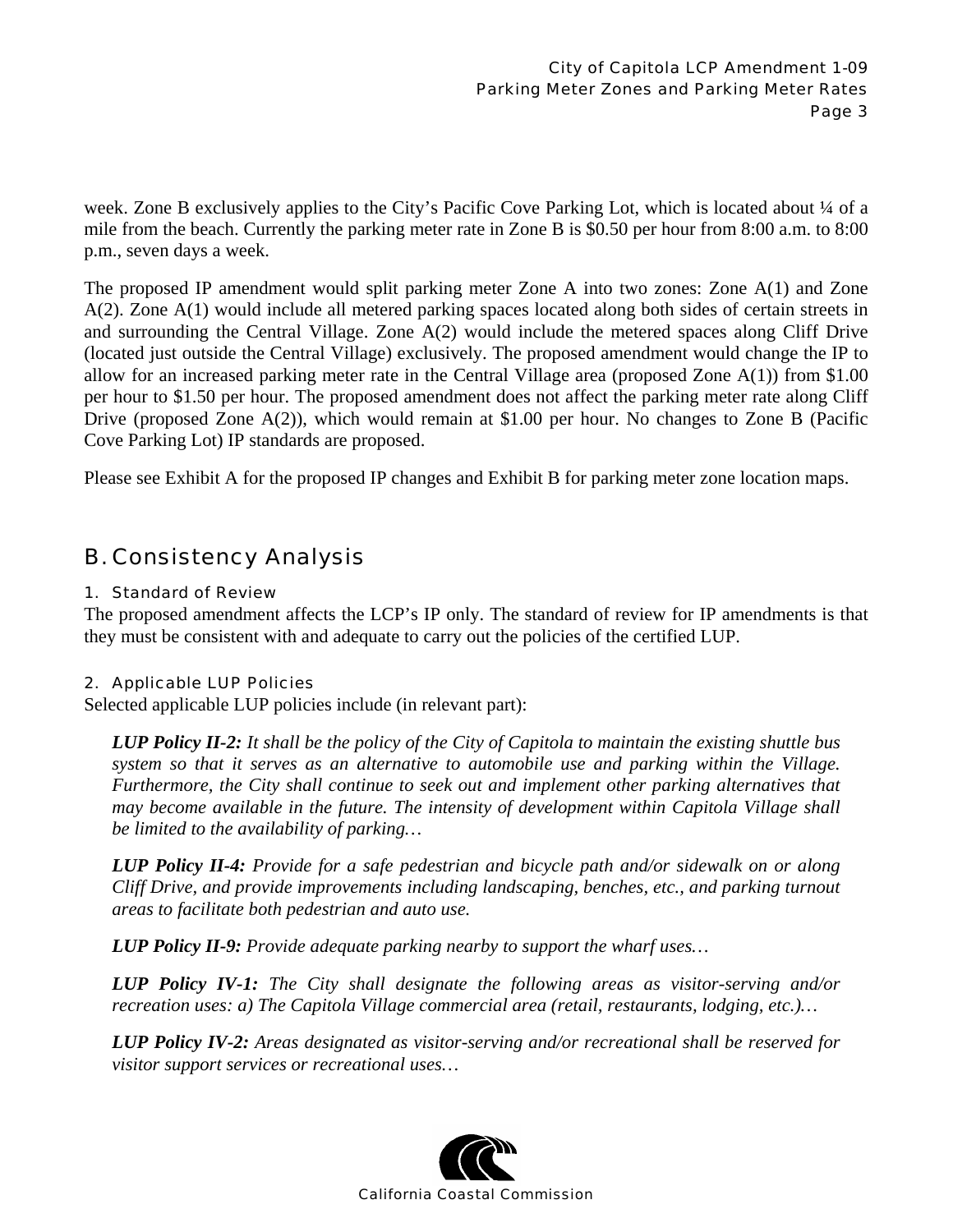#### City of Capitola LCP Amendment 1-09 Parking Meter Zones and Parking Meter Rates Page 4

#### 3. Analysis

1

Capitola Village is an extremely popular visitor destination, particularly during summer months, and parking is often in short supply. The proposed amendment separates parking meter Zone A into two new zones (Zone A(1) and Zone A(2)) to allow for an increase in the parking meter rate in the Central Village area (proposed Zone A(1)) from \$1.00 per hour to \$1.50 per hour, while maintaining the parking meter rate of \$1.00 per hour for parking spaces located along Cliff Drive (proposed Zone  $A(2)$ ).<sup>1</sup> An increase in parking meter rates in coastal areas can have a detrimental impact on public access depending on the amount of the increase, the availability of lower-cost parking options nearby, and the availability of alternative transportation methods (e.g., shuttles, buses, etc.) that provide access to the beach.

The parking meter rates in the Central Village have not been raised since 2002. For a two-hour parking stay in the Central Village (which is the existing time limit)<sup>2</sup> the proposed change means that visitors would spend \$1.00 more to park for those two hours than they do now. For beachgoers who may wish to spend more than two hours at the beach, longer term parking continues to be available in the nearby Pacific Cove parking lot (which has a 12-hour parking limit) and in the metered parking spaces along Cliff Drive (which has a four-hour parking limit on the ocean side of the street and a 12-hour parking limit on the inland side of the street). Under the proposed amendment, the existing parking meter rates in these longer-term parking areas will be maintained. The City also operates a free shuttle service during summer weekends and summer holidays. Visitors during these summer periods can park their cars in a remote parking area for free and ride the free shuttle to the Central Village and Capitola Beach. This shuttle system maintains and enhances public access to Capitola Beach, the Central Village, and Capitola Wharf while maintaining and enhancing the character of the Central Village and the surrounding residential areas by limiting automobile traffic and parking impacts on the Central Village during the peak periods of the summer season. Given the availability of alternative lower-cost and longer-term parking areas in the City, and further given the City's commitment to operation of the free shuttle during peak summer periods, the relatively minor increase in parking rates in the Central Village proposed by the amendment can be found consistent with the LUP. Although it is true that the rate increase will make lower cost parking incrementally more difficult to find, the fact that the City operates a free shuttle service and the availability of existing longer-term and lower-cost parking alternatives serve to offset this minor impact. With the free shuttle and these other options in and around the Central Village, the proposed rate increase will not have a significant detrimental impact on low-cost public access to the coast. Thus the proposed amendment, as submitted, is consistent with the public access and recreation policies of the City's LUP.

<sup>&</sup>lt;sup>2</sup> The City limits parking in the Central Village area to two hours to provide more turn-over in parking to facilitate visitor parking, including to benefit the many retail and restaurant businesses located in the Central Village, as well as to provide access to Capitola Beach.



<sup>&</sup>lt;sup>1</sup> The City still needs to approve an appealable CDP to actually implement the proposed rate increase. Such a CDP would be expected to follow this LCP amendment.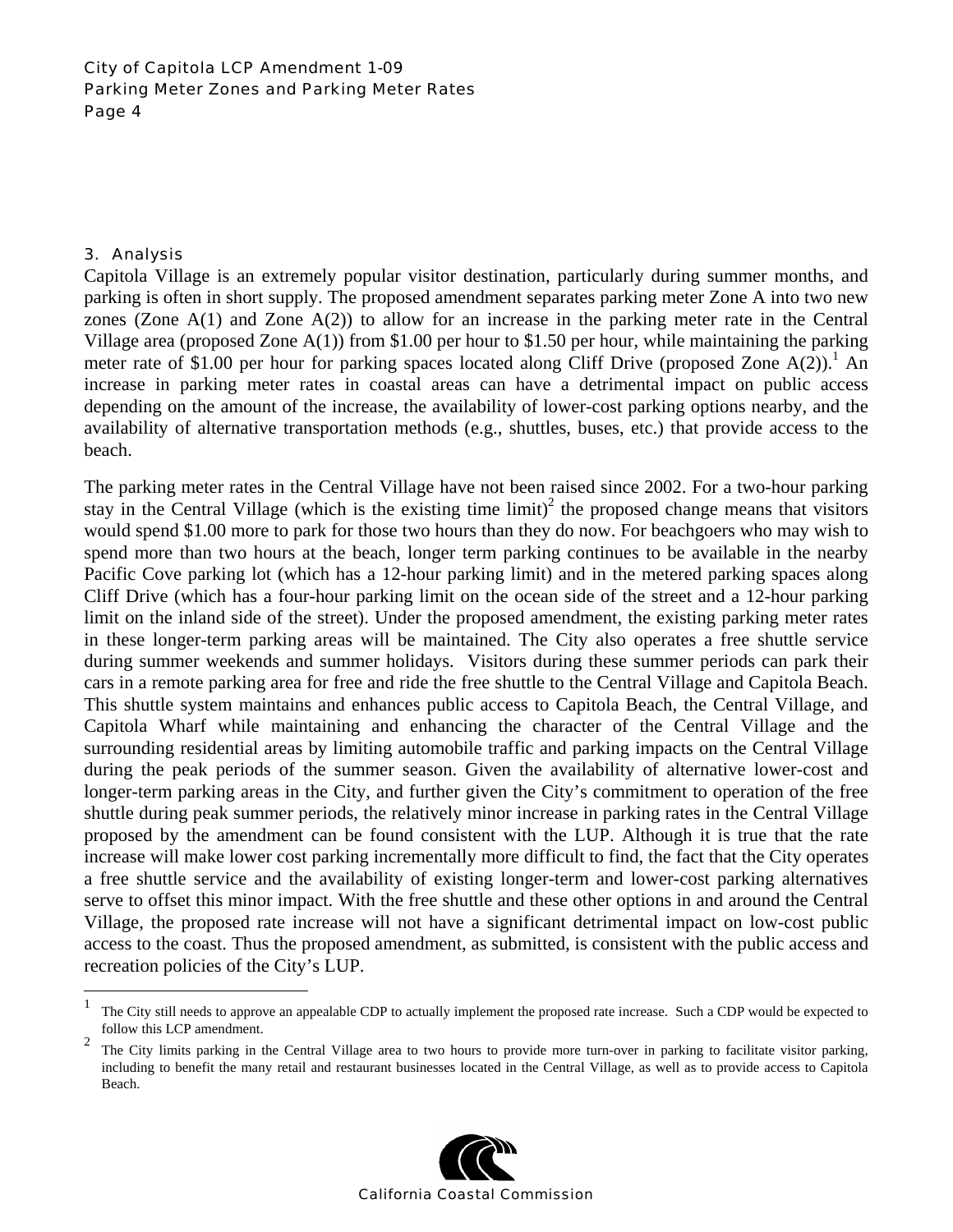# C. California Environmental Quality Act (CEQA)

The Coastal Commission's review and development process for LCPs and LCP amendments has been certified by the Secretary of Resources as being the functional equivalent of the environmental review required by CEQA. Therefore, local governments are not required to undertake environmental analysis of proposed LCP amendments, although the Commission can and does use any environmental information that the local government has developed. CEQA requires that alternatives to the proposed action be reviewed and considered for their potential impact on the environment and that the least damaging feasible alternative be chosen as the alternative to undertake.

The City found that, pursuant to CEQA Section 21080.9, CEQA did not apply to its adoption or preparation of the subject IP Amendment. This staff report has discussed the relevant coastal resource issues with the proposal. All public comments received to date have been addressed in the findings above. All above findings are incorporated herein in their entirety by reference.

As such, there are no additional feasible alternatives or feasible mitigation measures available which would substantially lessen any significant adverse environmental effects which approval of the amendment would have on the environment within the meaning of CEQA. Thus, the proposed amendment will not result in any significant environmental effects for which feasible mitigation measures have not been employed consistent with CEQA Section  $21080.5(d)(2)(A)$ .

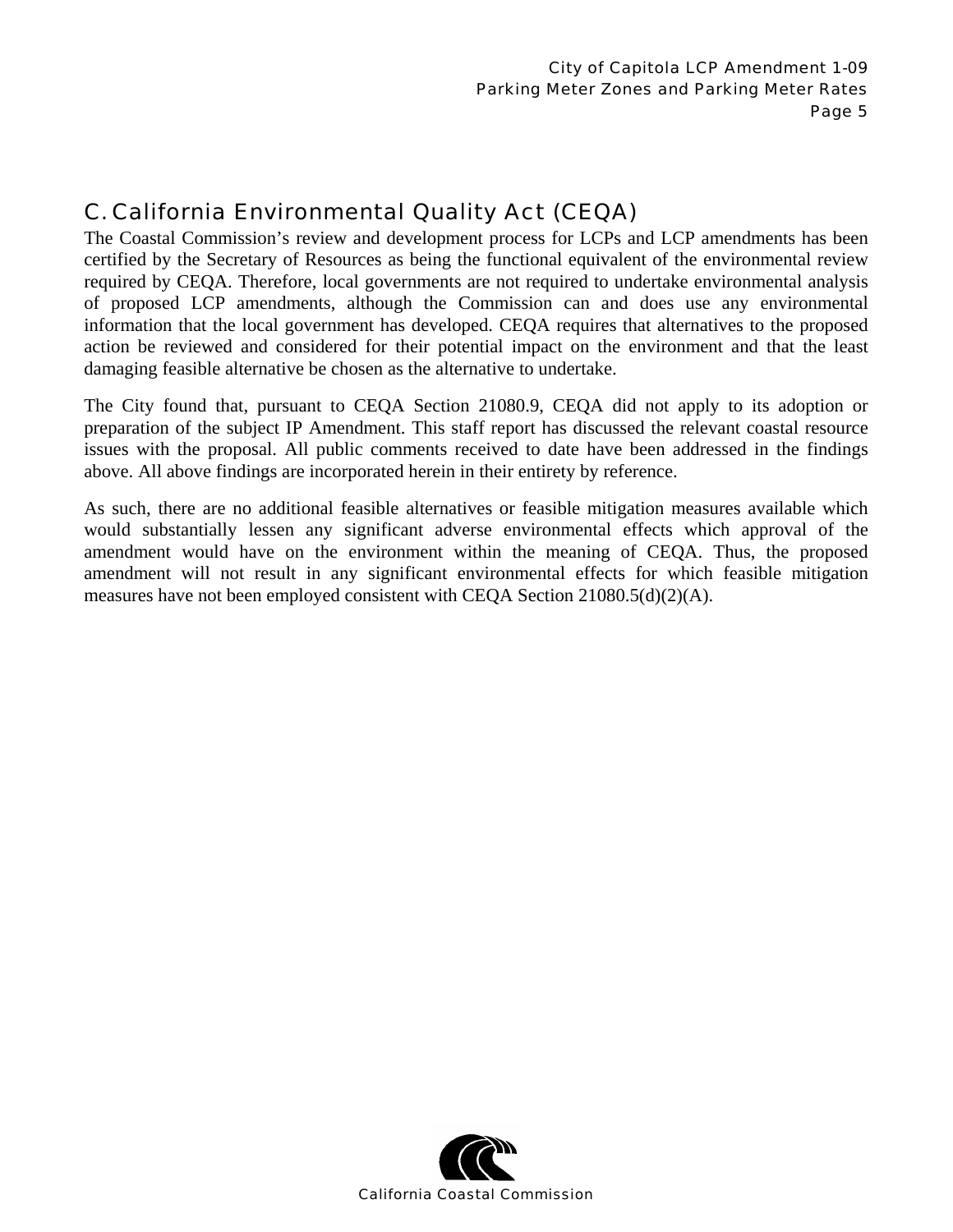RESOLUTION NO.

a.

#### Exhibit 2: Copy of adopted amendment with strikeout / underline

#### AMENDED MUNICIPLE CODE SECTION 10.36.055

#### 10.36.055 Parking meter zones/rates.

А. The following parking meter zones are hereby established in the city of Capitola:

 $1<sub>1</sub>$ Parking Meter Zone  $A(1)$ . The area depicted-labeled as Zone  $A(1)$  on the map attached hereto as Exhibit "A" found on file in the office of the city clerk, shall constitute parking meter zone-A(1). The city public works director, acting in the director's capacity as superintendent of streets, is hereby authorized to install parking meters in all public parking spaces located in zone A(1) and to place appropriate signage in zone A(1) relative to said metered parking. Parking meters will operate in zone A(1) each day of the week from the hours of eight a.m. to eight p.m. The city council, by resolution or minute order, may designate days when said parking meters will not operate.

Parking meter zone A(1) includes parking spaces along both sides of the following streets located in and surrounding the Capitola Village:

Capitola Avenue from Monterey Avenue to Beulah Drive: a.

- b. Monterey Avenue from Esplanade to the Union Pacific Railway:
- Esplanade along its entire length from Stockton Avenue to Monterey Avenue: C.
- San Jose Avenue from Capitola Avenue to Esplanade; d.
	- Stockton Avenue from Capitola Avenue to Cliff Drive; e.
	- Cliff Drive from Stockton Avenue to the city limits:  $f$
	- gf. Wharf Road from Stockton Avenue to the Capitola Municipal Wharf;

2. Parking Meter Zone A(2). The area labeled as Zone A(2) on the map attached hereto as Exhibit "A" found on file in the office of the city clerk, shall constitute parking meter zoneA(2). The city public works director, acting in the director's capacity as superintendent of streets, is hereby authorized to install parking meters in all public parking spaces located in zone A(2) and to place appropriate signage in zone A(2) relative to said metered parking. Parking meters will operate in zone A(2) each day of the week from the hours of eight a.m. to eight p.m. The city council, by resolution or minute order, may designate days when said parking meters will not operate.

Parking meter zone A(2) includes parking spaces along both sides of the following street: CCC Exhibit  $\pm$ 

Cliff Drive from Stockton Avenue to the city limits;

₽. 43. Parking Meter Zone B. The city-owned parking lot adiacent to, and directly to the north and east of Capitola City Hall, portion of APN 35-141-33 located at 426 Capitola

 $\frac{1}{2}$  (page  $\frac{1}{2}$  of  $\frac{2}{2}$  pages)

 $\overline{7}$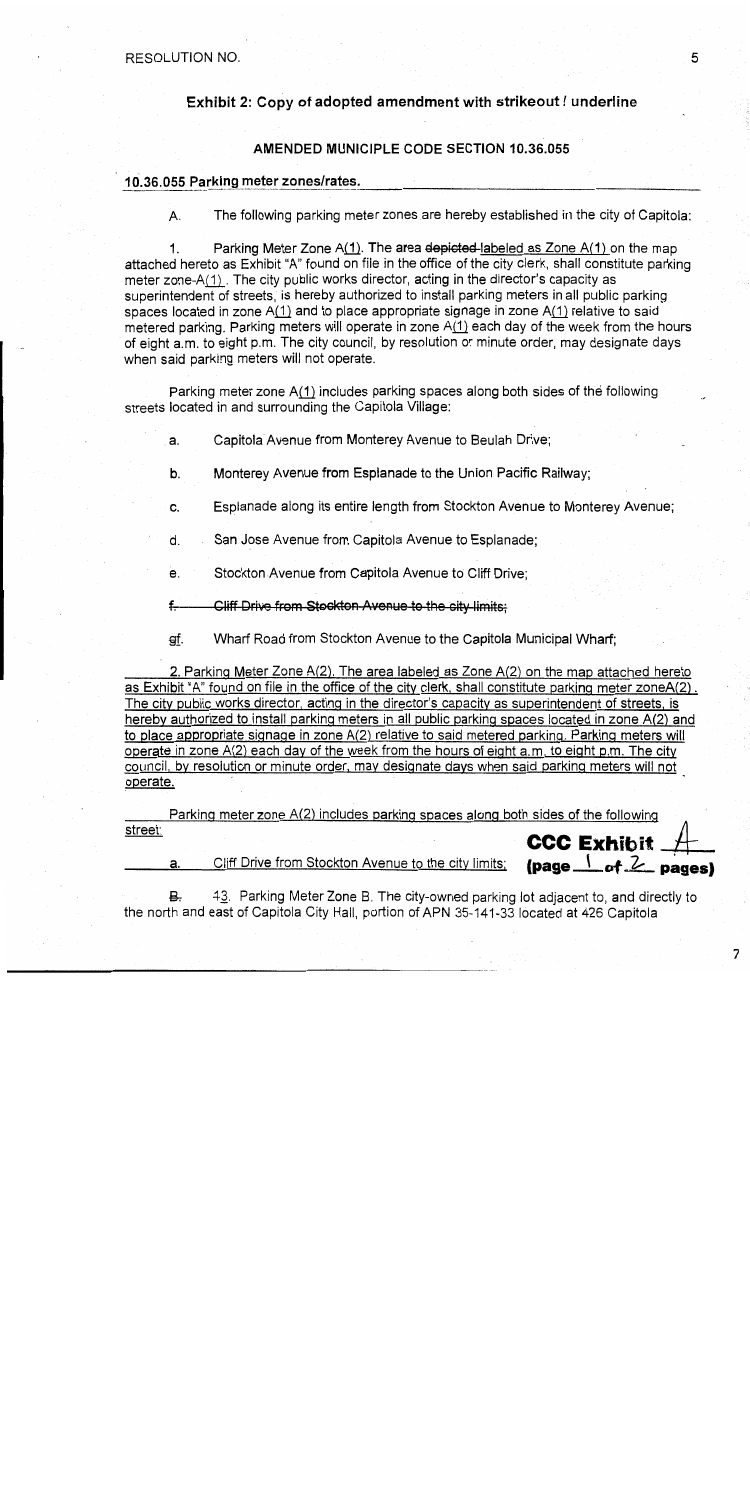#### **RESOLUTION NO.**

Avenue, which encompasses the area known as Pacific Cove Parking Lot, as depicted on the map attached hereto as Exhibit "B" found on file in the office of the city clerk, shall constitute parking meter zone B. The city public works director, acting in the director's capacity as superintendent of streets, is hereby authorized to install parking meters in all public parking spaces located in zone B and to place appropriate signage in zone B relative to said metered parking. Parking meters will operate in zone B each day of the week from the hours of eight a.m. to eight p.m. The city council by resolution or minute order may designate days when said parking meters will not operate.

The following parking meter rates are hereby established in the city of Capitola: 2B.

|                                   | $$1.00\,\mathrm{per}\,$ hour |
|-----------------------------------|------------------------------|
| Zone B (Pacific Cove Parking Lot) | $$0.50$ per hour             |

Exhibit  $A -$  Parking Meter Zones  $A(1)$  and  $A(2)$ Exhibit B - Parking Meter Zone B

**CCC Exhibit** (page  $\geq$  of  $\geq$  pages)

6

8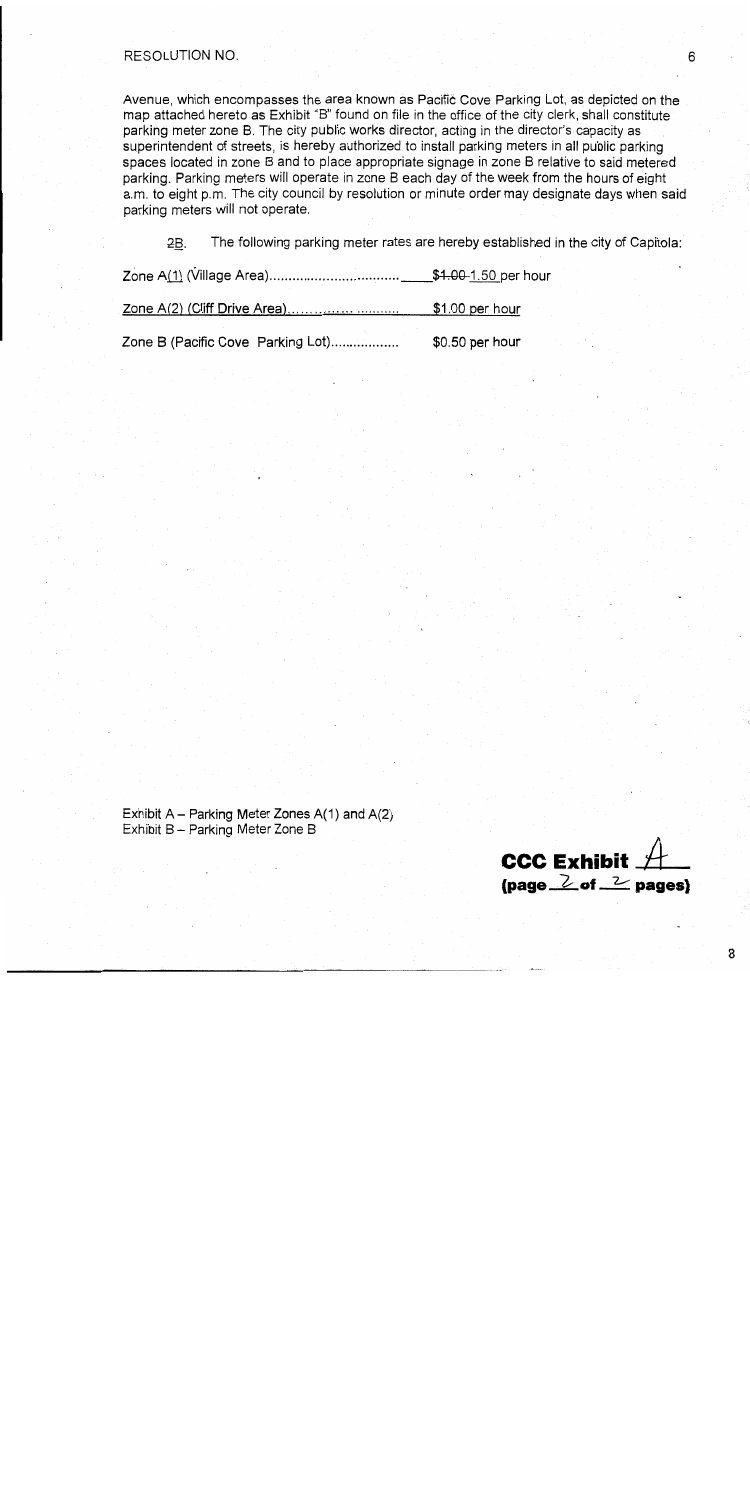EXHIBIT A Parking Meter Zones A(1) and A(2)